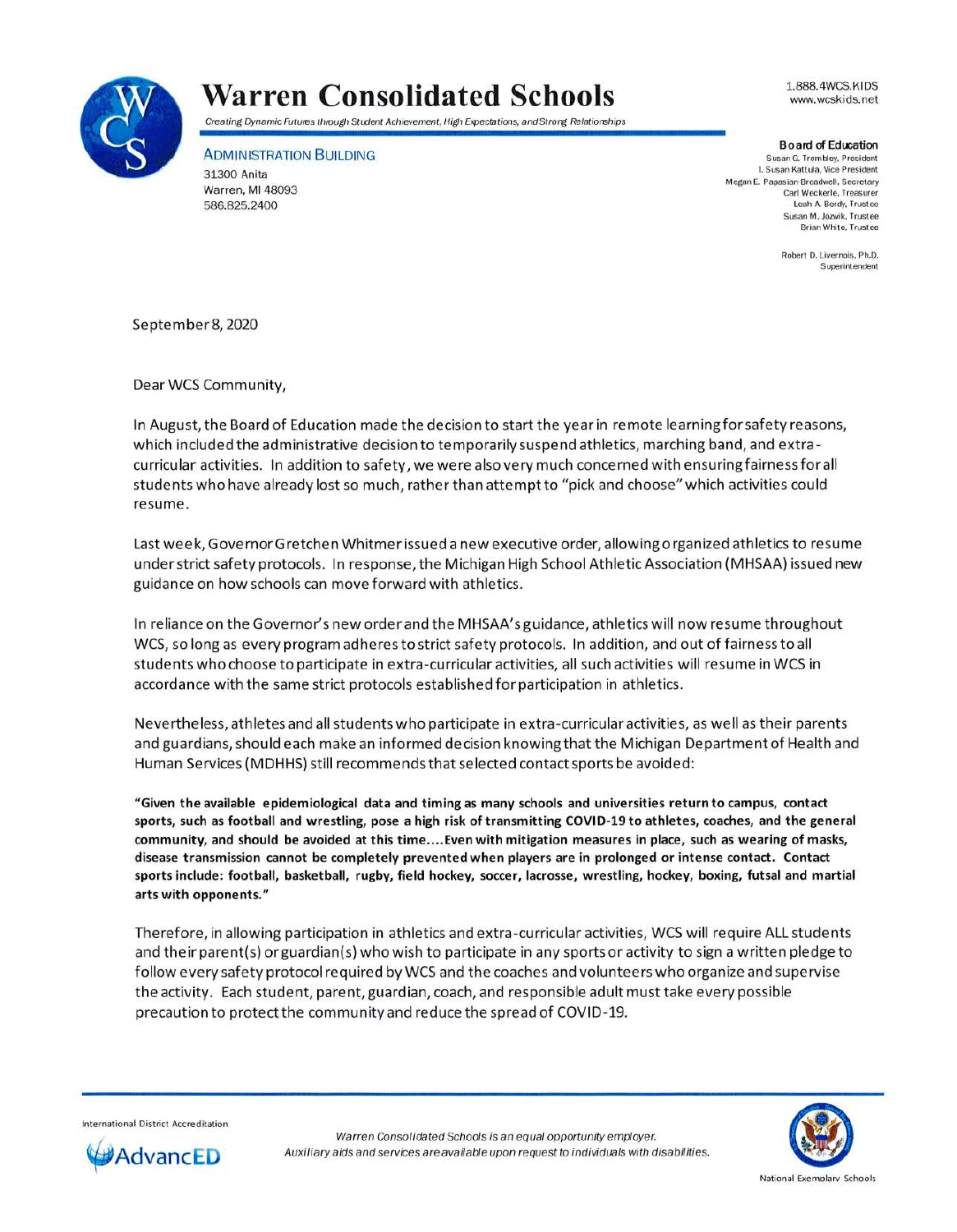To assist with ensuring that all safety protocols are being followed, many support staff members throughout WCS will be redeployed as safety monitors to help supervise students to keep them safe and ensure they are following the rules to keep the entire community safe, especially when they return home.

In the coming days, additional information will come from your principal and athletic director. Please continue to be safe and stay healthy.

Sincerely,

Robert D. Quiemei

Robert D. Livernois, Superintendent